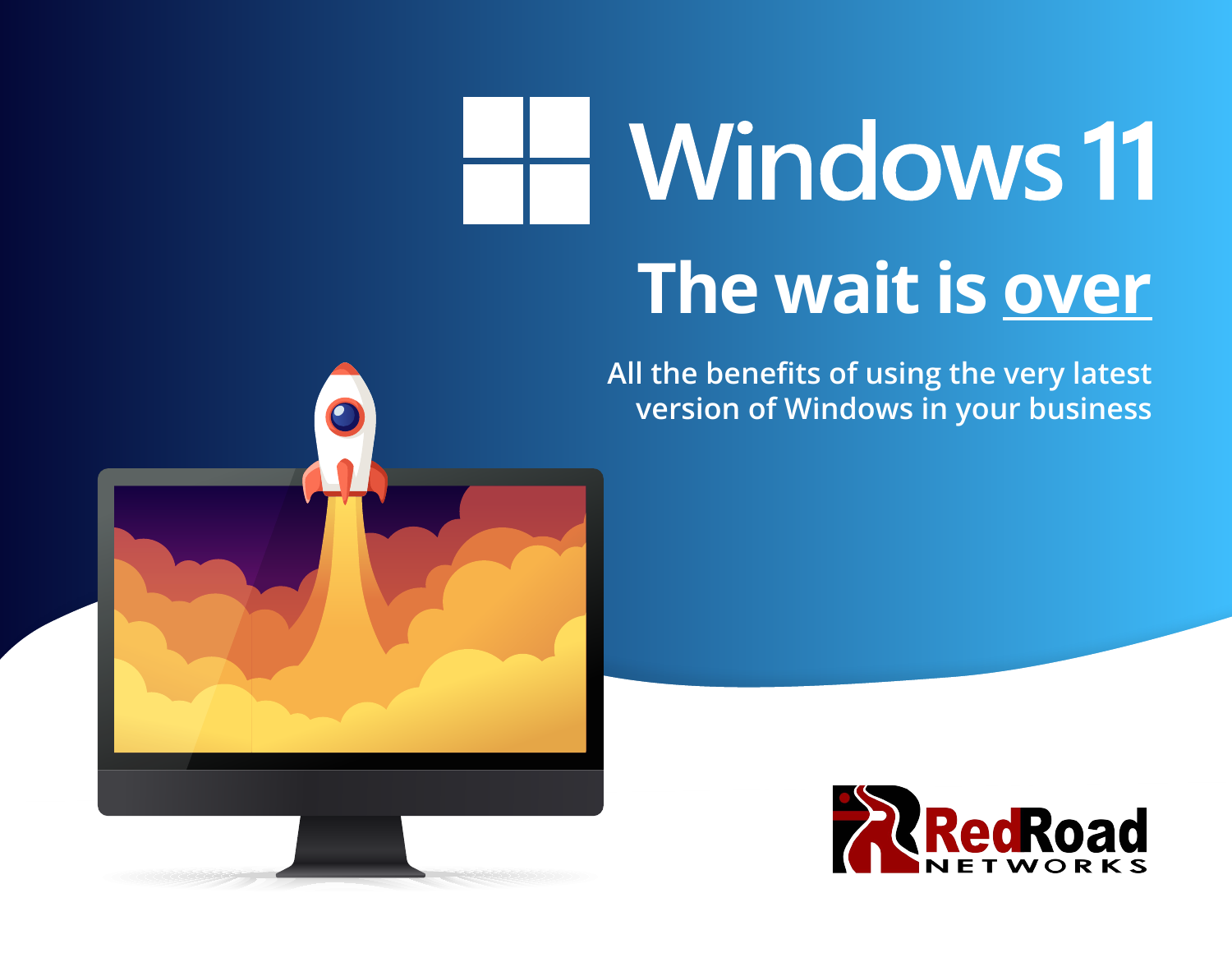### **All the benefits of using the very latest version of Windows in your business**

**Back in June, Microsoft made a surprise announcement: A new version of Windows was coming.**

Most experts had assumed that Windows 10, which was released in 2015, had many more years of life left in it.

But now we know the future is Windows 11. We're pretty excited about it – and believe you should be too.

Why?

#### **Because Windows 11 has 3 major benefits:**

- It's a lot more secure
- It has better functionality and greater possibilities
- And it looks beautiful  $\bullet$

As always with a Microsoft launch, you can't just press a button and upgrade to Windows 11 today. In fact, it's not yet available for existing PCs.

We've pulled together this guide to tell you more about Windows 11: Why you should use it and all the benefits. We've written this for ordinary people like you, not tech people like us.

## **First things first: Minimum requirements**

### **Let's start at the beginning**

If you want to get Windows 11 today, you'll need to buy new PCs. Windows 11 has a long roll out process, starting with new machines and working its way to older machines.

Some existing PCs will be entitled to a free upgrade, which is likely to happen in the first half of next year.

But even then, there are strict hardware requirements. Microsoft is insisting Windows 11 will only run on machines that can handle it, and where it will be secure.

Yes, that does mean some or all of your existing machines may never be able to run the new operating system.

### **These are the minimum requirements for running Windows 11:**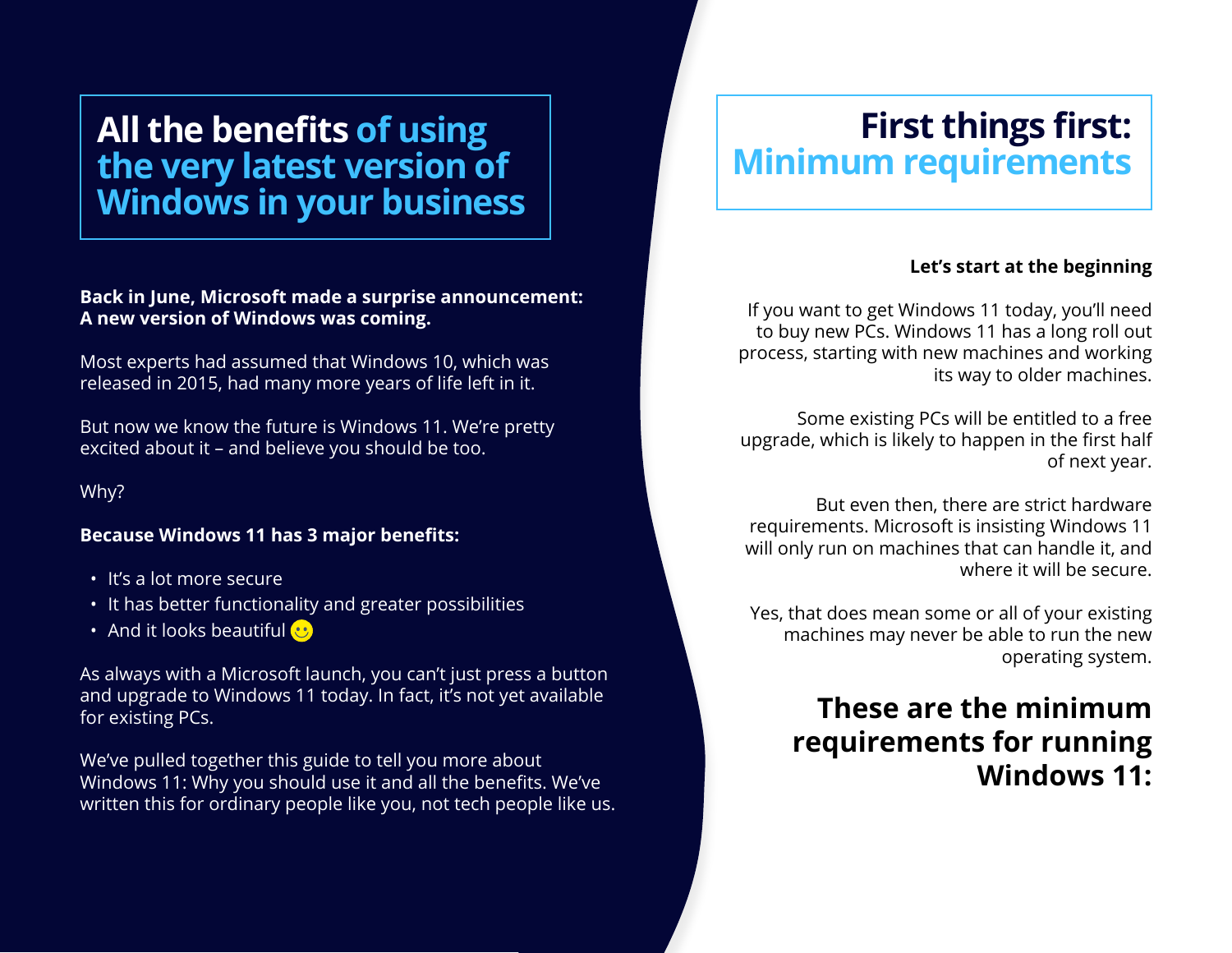| <b>Processor:</b> 1GHz or faster, with at least two<br>cores on a compatible 64bit processor | The processor is the brain of any computer. It's where all the actual computing is done. The GHz<br>measurement refers to the number of calculations the processor can make in a second. The higher<br>the number, the faster the computer.                                                                                       |
|----------------------------------------------------------------------------------------------|-----------------------------------------------------------------------------------------------------------------------------------------------------------------------------------------------------------------------------------------------------------------------------------------------------------------------------------|
| <b>RAM: 4GB</b>                                                                              | RAM, or Random Access Memory, is the computer's memory. It stores the information the computer<br>needs while it's working. The more RAM the better.                                                                                                                                                                              |
| <b>Storage: 64GB</b>                                                                         | Perhaps a more recognizable term for storage is your "hard drive", although these days most<br>computers don't have a disc that spins round. They use instantly-accessible storage chips, known<br>as Solid State Drives, or SSD. This is where information (including your data) is stored when the<br>computer is switched off. |
| <b>System firmware: UEFI, Secure Boot</b><br>compatible                                      | UEFI is software that runs when you first start your computer. Secure Boot means it will only run<br>software trusted by the PC's manufacturer. This is a security measure to help protect your computer.                                                                                                                         |
| <b>Trusted Platform Module (TPM): 2.0</b>                                                    | The TPM is a chip inside your computer. Its job is to protect your data from hackers.                                                                                                                                                                                                                                             |
| <b>Graphics card:</b> DirectX 12 or later with<br>WDDM 2.0 driver                            | This is a piece of hardware inside the computer which produces the image you see on the screen.                                                                                                                                                                                                                                   |
| Display: 720p, 8bit per color channel, at<br>least 9" diagonal                               | This is the minimum for your display.                                                                                                                                                                                                                                                                                             |

Plus of course your computer must be connected to the internet, and you will need a Microsoft account.

Phew<sup>(.</sup>

That's a lot to check. Most people aren't aware of what's inside their computers at that level of detail.

Microsoft has an app that can check your business's

computers to see if they are compatible. The app has delivered some inaccurate results in the past… instead we recommend you get a trusted technology partner (like us) to check your computers for you.

Remember, the list above states the minimum requirements to run Windows 11. Ideally, you'd be looking for a better processor, and higher levels of RAM and storage.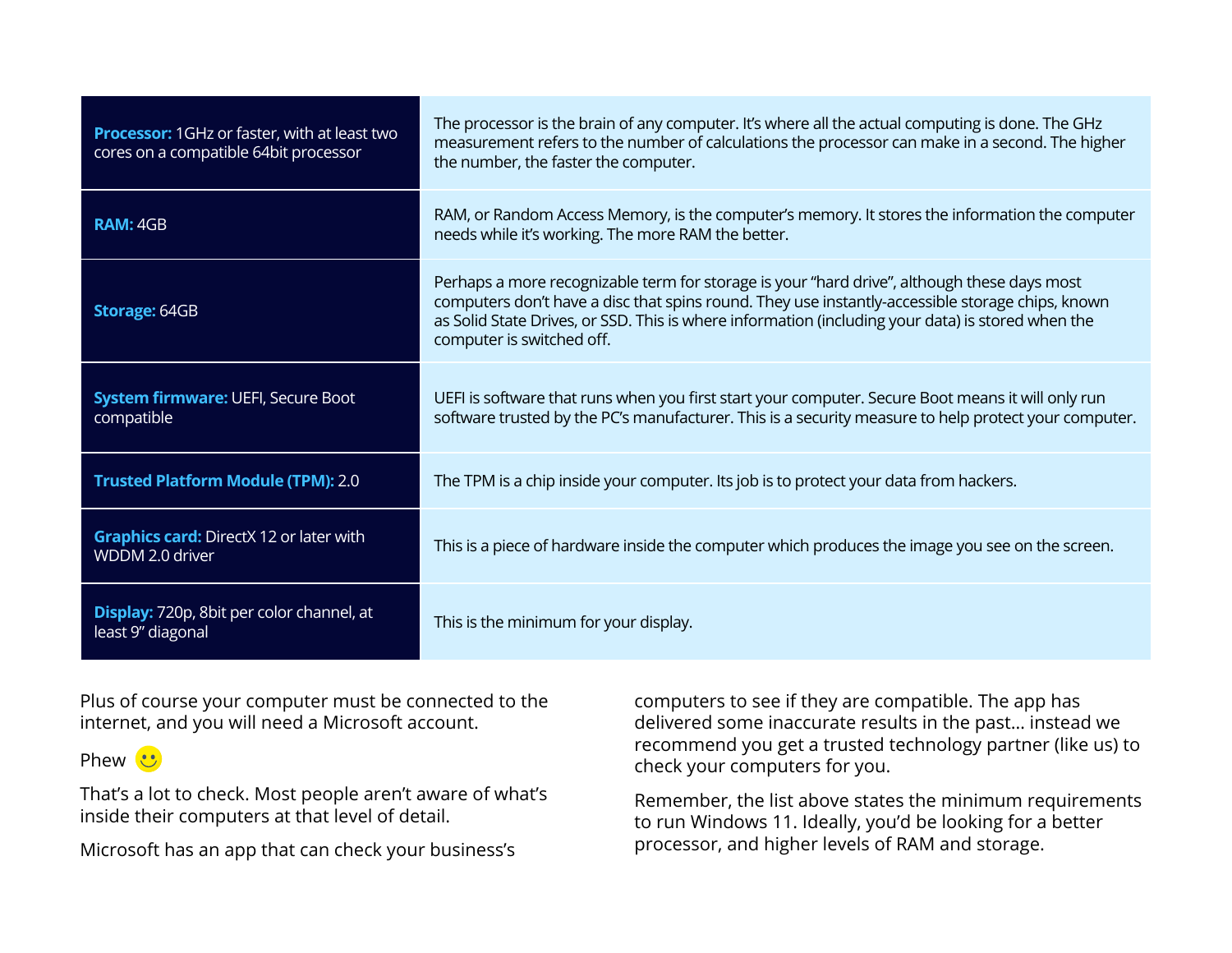# **An important**

**This might feel like the boring bit, but when running a business, security is really important.**

Microsoft is touting Windows 11 as its most secure release yet. Updates will be 40% smaller, and there will only be one big update a year, as opposed to the usual two. This is more in line with what Apple does with Macs and MacBooks.

There'll be small monthly updates for bug fixes and security updates.

Overall, fewer updates means less downtime for you and your team. Even when the updates are run at night, this is much more suitable for the way people do business today.

# An important **Now to the fun part: New features**<br>note on security

### **First let's talk about the taskbar, which sits at the bottom of the screen in Windows 10.**

In Windows 11, this is now called the Dock, and it's optimized for touch as well as a mouse.

Microsoft has really improved the way Windows works for tablets, which has previously been a weak point. Touch targets have been made larger, and it's easier to move windows around the screen. They're also bringing Gestures, just like you'd use on a touchpad.

As well as your pinned items, widgets are now also accessible via the Dock. And the really cool part is that they have AI-powered dynamic features. These allow them to change or rotate, depending on the time of day or which apps you're using at the time.

The Start Menu is now in the center of the screen, and this new cloud-powered button will also change dynamically, like your widgets, depending what you're working on.

Widgets are available for third parties too. When you're using Windows 11 you'll have as many to choose from as on Apple's iOS and iPad OS.

There are loads more features to help you multitask. Snap Layouts is a big one, which lets you arrange multiple windows across the whole screen in columns or sections, rather than just side-by-side.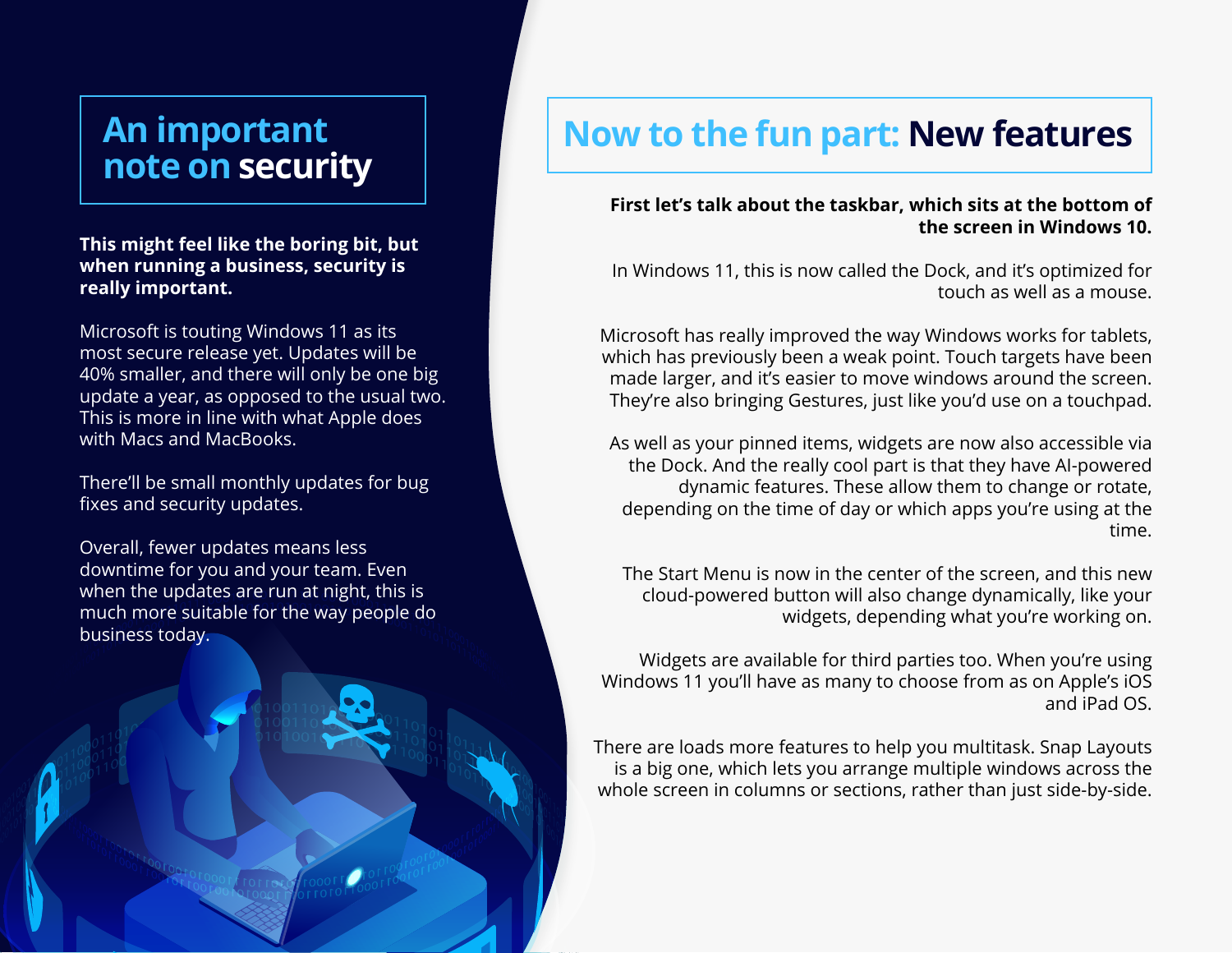And Snap Groups makes it simpler to change between apps without having to go back to the previous view again.

Another excellent intuitive feature is when you connect to an external monitor. Windows 11 will remember the positions your windows were in last time you used the monitor and go back to that view for you. This removes a lot of frustration!

Now to the Apps. The Microsoft Store has had a makeover. The content has been much better curated, and it's easier to manage your purchases. There are even options to mirror them to your TV.

Apps like Disney+, Adobe Creative and Pinterest have already been added to the store, and lots more are set to follow. Android Apps are also available for download, accessed via the Amazon App Store. It's possible we may one day see some Apple apps available, such as iMessage.

Teams is now integrated into the Dock, to make it easier for you to join meetings and calls. However, Skype is taking a back seat in Windows 11 and isn't automatically available, though you can still download it. It's been suggested that it may eventually disappear from Windows altogether.

Once you're using Windows 11, the Health Check App can help you to refine your settings. It makes suggestions on things like brightness, power saving, and storage.

## **The design of Windows 11**

#### **The whole look of Windows 11 really stands out from anything Microsoft has done before.**

The design – named Fluent Design – is modern and sleek, with rounded edges and a fresh simplicity.

You can theme some of your core apps, like Mail and Calendar, separately from your primary theme. And even the basic tools, like the Snipping Tool, have been revamped and improved.